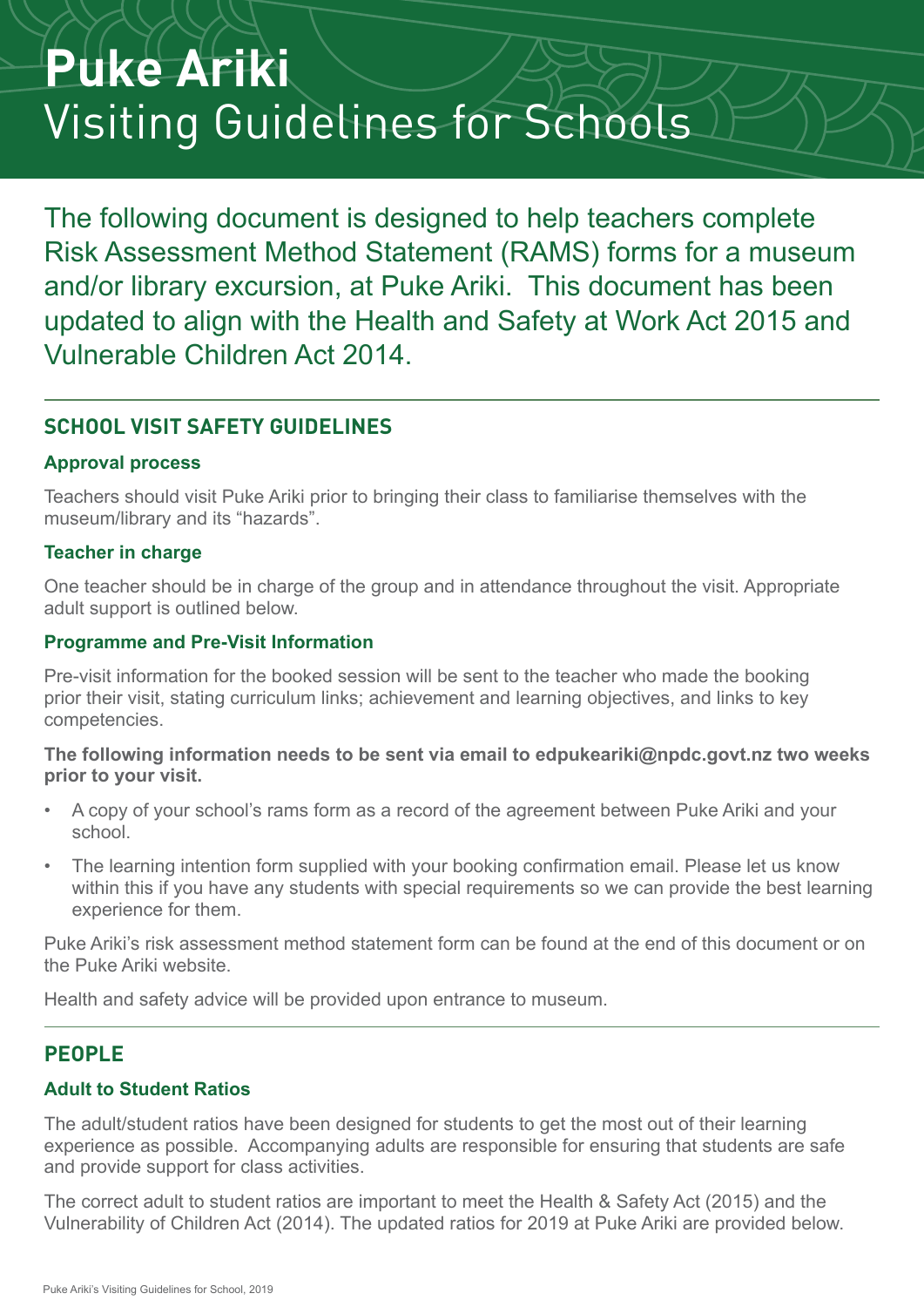| <b>Primary Education:</b> |     | <b>Senior Secondary Education:</b> |      |  |
|---------------------------|-----|------------------------------------|------|--|
| New Entrants - Year 3     | 1:4 | Years 9 - 13                       | 1:13 |  |
| Years $4 - 8$             | 1.7 | <b>Special Needs</b>               | 1:1  |  |

Puke Ariki reserves the right to postpone lessons until the correct number of adults are present. Additional adult support may be required for students with individual or behavioural needs. This is essential for student and public safety in the event of an emergency.

Please note:

- Adults with pre-schoolers are welcome but not included in the adult/student ratio, or as adult support.
- These ratios **do not** include the educator, hosts or any other staff member at Puke Ariki.

### **GENERAL INFORMATION**

**Times:** Education visits take place from 9:30am Monday – Friday during term time.

**Education programmes:** 9:30am - 10:45am, 11:15am - 12:30pm and 1:15pm - 2:30pm, Monday to Friday, however we do get bookings outside of these times.

**Duration:** 75 minutes, unless stated otherwise.

PLEASE NOTE: if you have not arrived or rung ahead to advise the educator that you are running late within 15 mins of the class commencing, the educator may cancel the class. You can reschedule by ringing the education administrator on (06) 759 6710.

**Cost**: For schools within the Taranaki region there is no charge for educational visits to Puke Ariki or Aotea Utanganui. For schools outside the region there is a charge of \$5.00 per student.

**Self-guided visits:** 9:30am or later, Monday – Friday during term time, please ring the education administrator at least one week prior to arriving for a self-guide. If we have reached maximum numbers for the gallery you want to visit or there is already a class booked for that space, the host will advise you to go to a different part of the museum/library and return once the class is over.

**School Bags:** There is bag storage space at Puke Ariki for booked classes.

**First Aid:** Puke Ariki staff are trained in first aid and first aid kits are available in:

- Museum: i-SITE
- Library: Te Pua Wānanga o Taranaki/Taranaki Research Centre desk, Discover It!, and the ground floor work room.

**Emergencies:** Puke Ariki staff have been trained in emergencies/evacuation procedures in the event of a fire or earthquake.

**Security:** Hosts are in attendance at the host desk found in the main foyer of the museum. They are equipped with radios and are trained to deal with emergencies. A security guard is also employed.

**Photographs:** Photographs of teachers and students may be taken during your visit to Puke Ariki to be used in promotional material and on the website. If permission for this is not granted, please inform us BEFORE your visit.

**Wheelchair access and parent's room:** All our main exhibition areas and some toilets (library basement, museum -level one and two) are accessible to people in wheelchairs. The Parents room is located in the library on the basement level. There are lifts on the museum and library sites. The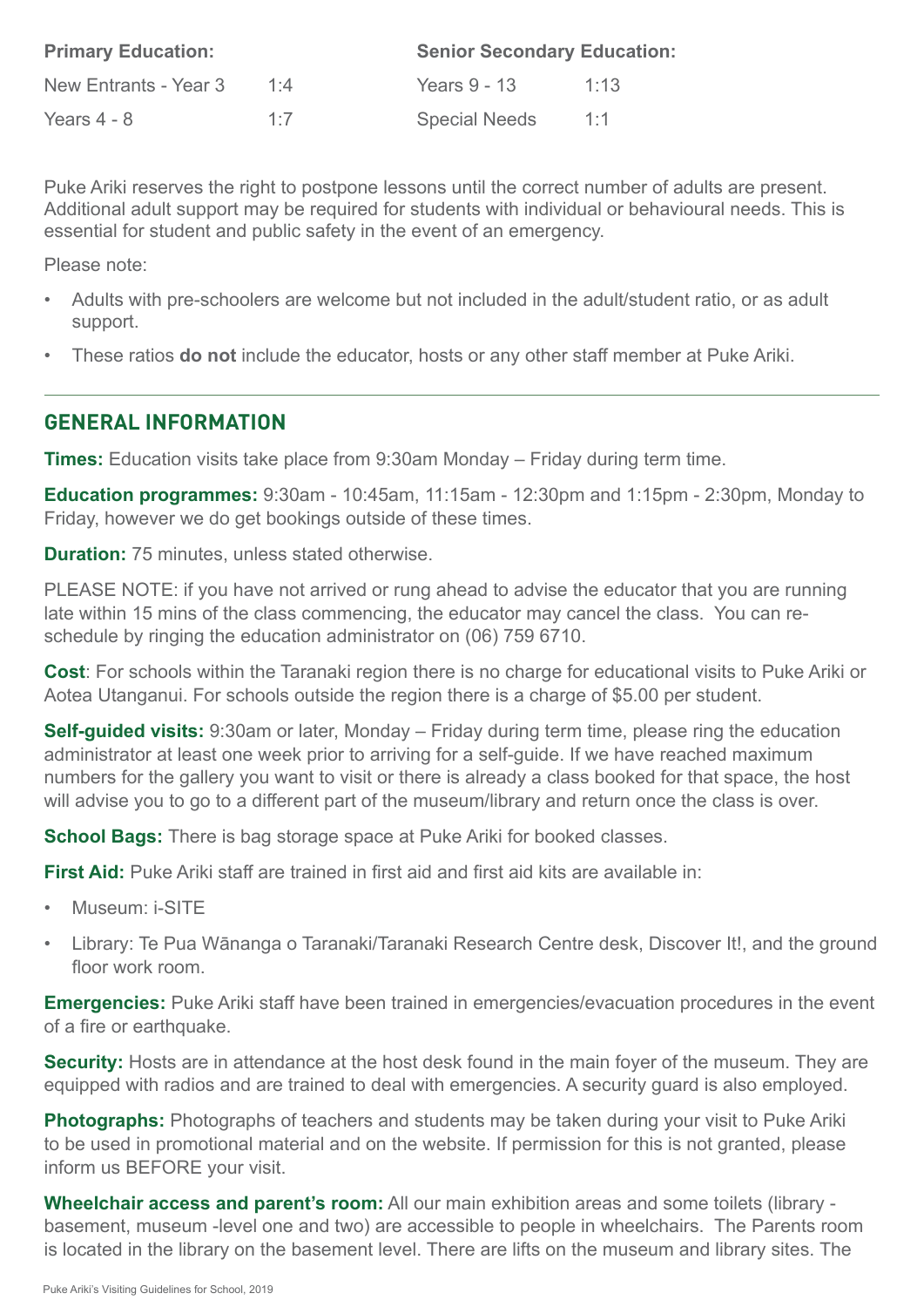education room has wheelchair access, in the event of an emergency please follow the educators and/or hosts instructions.

**Safety of exhibition objects:** Please remind your students to respect all exhibition objects/artefacts as they cannot be replaced. Displays that allow physical interaction are labelled.

**Food and Drink:** Food and drink (including bottled water) are not allowed in exhibition areas. This policy protects our collection and in some cases maintains cultural principles around Māori taonga.

### **DIRECTIONS AND PARKING**

#### **Entry**

The Library and Te Pua Wānanga o Taranaki/Taranaki Research Centre can be entered from Brougham Street and via an access ramp from Ariki Street. The entrance to the Museum and i-SITE can be found off St Aubyn Street and Ariki Street. Internal access to each building is via an air bridge found on Level Two of the library.

#### **Disabled Access**

An access ramp from Ariki Street leads to the Library entrance. The Museum entrance can be found via a lift from street level on St Aubyn St or an access ramp off Ariki Street. Designated disabled car parking spaces can be found on St Aubyn Street and King Street.

#### **Car parking**

Paid car parking is available underneath Puke Ariki - the entrance is off St Aubyn Street. The external lift up to the Museum entrance is from this car park.

#### **Bus**

School buses stop close to Puke Ariki Library on Ariki St. If you are attending an education programme please head to the museum entrance, host desk by i-SITE. If you are going to the Research Centre you can also enter by the museum or through the library. For Discover It! head to the library.

Please follow this **link** for further information on how to get to Puke Ariki.

#### **CONTACT DETAILS**

#### **Postal Address**

Puke Ariki

1 Ariki Street

Private Bag 2025

New Plymouth 4342

New Zealand

**Phone:** +64 (6) 759 6060

Education Administrator: (06) 759 6710 edpukeariki@npdc.govt.nz **Puke Ariki Administration:** (06) 759 0894 pukearikiadmin@npdc.govt.nz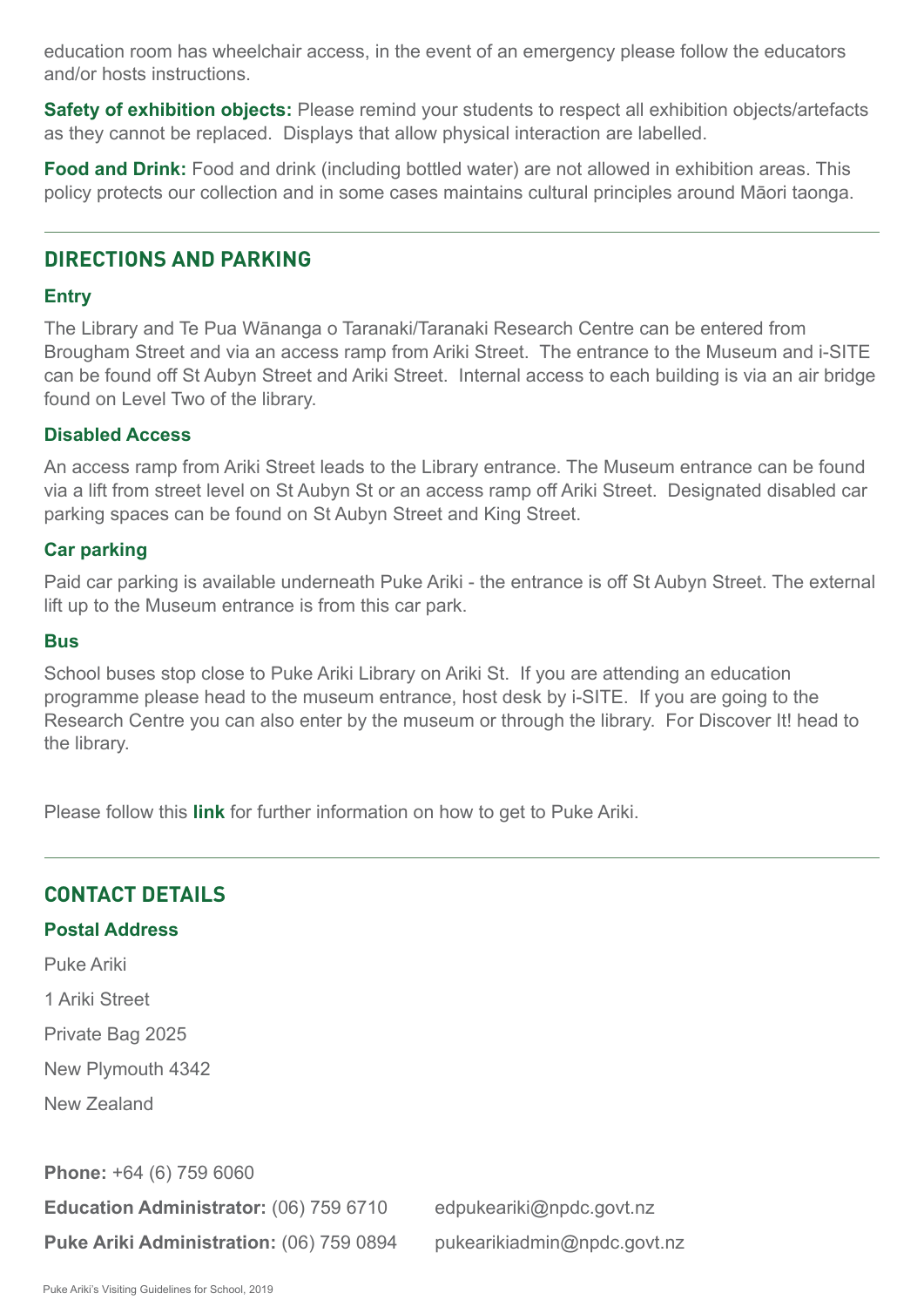# **Puke Ariki**  RAMS form Puke Ariki Education

# **RISK ANALYSIS AND MANAGEMENT SYSTEM**

#### **NAME:**

*Person in Charge* 

### **DATE:**

#### **PROGRAMME:**

*Education classes*

#### **NUMBER OF PARTICIPANTS:**

*No of participants/school/ name of person in charge of class.*

#### **LOCATION:**

Puke Ariki Library/Museum - 1 Ariki St, New Plymouth 4310

#### **Analysis Description**

| <b>Risks</b><br>Accident, injury, other forms of loss |                                    | · Slip, trips and falls - potential to result in broken bones, cuts and grazes<br>• Public<br>• Emergency - Fire, Earthquake, Tornado, Tsunami<br>• Criminal Activity<br>• Asset Failure<br>• Manual Handling |                                                                                                                                                        |                                                                     |  |
|-------------------------------------------------------|------------------------------------|---------------------------------------------------------------------------------------------------------------------------------------------------------------------------------------------------------------|--------------------------------------------------------------------------------------------------------------------------------------------------------|---------------------------------------------------------------------|--|
| <b>Casual Factors</b><br>Hazards, perils, dangers     |                                    | <b>People</b>                                                                                                                                                                                                 | <b>Equipment</b>                                                                                                                                       | <b>Environment</b>                                                  |  |
|                                                       |                                    | • Non-compliant<br>behaviour<br>• Public interaction<br>• Confrontation<br>• Criminal Activity                                                                                                                | • Teaching resources<br>• TV's/Computers/<br><b>Plants</b>                                                                                             | • Public Facilities<br>(Puke Ariki<br>Library/Museum                |  |
| <b>Risk</b><br><b>Management</b><br><b>Strategies</b> | <b>Normal</b><br><b>Operations</b> | • NPDC workers<br>experienced with<br>school age visitors<br>• Ensuring clear<br>understanding of plans<br>before entering sites                                                                              | • Emergency First Aid kit<br>(on site)<br>• Emergency Procedures<br>· School guidelines/<br>Ratio's<br>• Tag and Tested<br><b>Electronic Equipment</b> | • Emergency<br>meeting points<br>to be advised at<br>each location. |  |
|                                                       | <b>Emergency</b>                   | Advise evacuation / meeting points at all locations.<br>Emergency - Call 111<br>Educators in charge - (Name and Number)<br>NPDC - Emergency Response Framework is implemented                                 |                                                                                                                                                        |                                                                     |  |